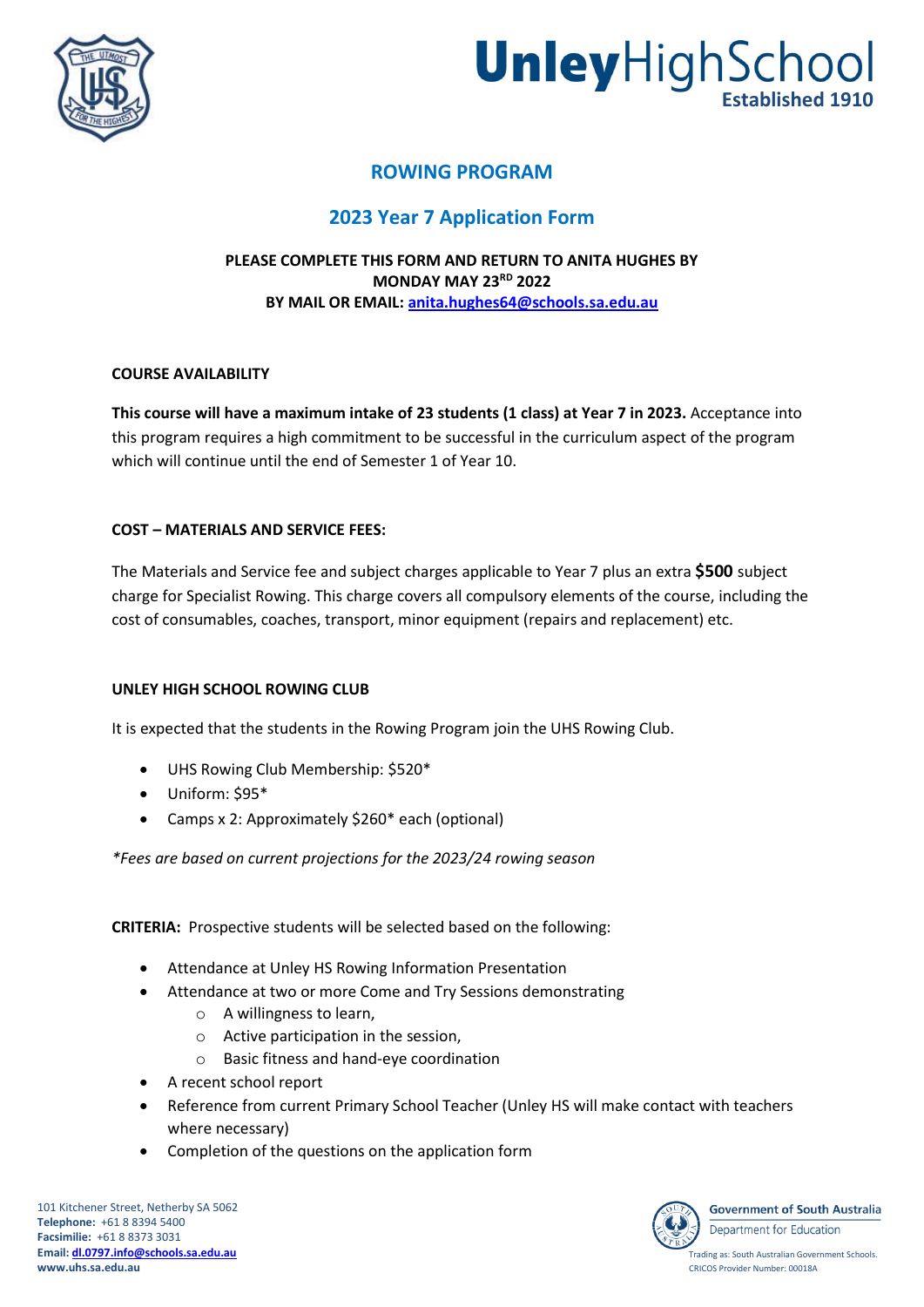

# UnleyHighSchool

#### **GENERAL INFORMATION:**

| SURNAME:                                              | <b>GIVEN NAMES:</b>        |     |  |
|-------------------------------------------------------|----------------------------|-----|--|
| DATE OF BIRTH:                                        | GENDER:                    |     |  |
| ADDRESS:                                              |                            |     |  |
| TELEPHONE:                                            |                            |     |  |
| <b>CURRENT SCHOOL:</b>                                | <b>CURRENT YEAR LEVEL:</b> |     |  |
| CURRENT ZONED HIGH SCHOOL (if not Unley High School): |                            |     |  |
| PARENT/GUARDIAN 1:                                    |                            | PH: |  |
| <b>EMAIL ADDRESS 1:</b>                               |                            |     |  |
| PARENT/GUARDIAN 2:                                    |                            | PH: |  |
| <b>EMAIL ADDRESS 2:</b>                               |                            |     |  |

#### **SPORTS PLAYED IN 2021/2022 (please list all sports/teams which you have represented):**

| <b>SPORT</b> | <b>TEAM NAME/DIVISION</b><br>(if appropriate) | * LEVEL OF INVOLVEMENT<br>(see below) |
|--------------|-----------------------------------------------|---------------------------------------|
|              |                                               |                                       |
|              |                                               |                                       |
|              |                                               |                                       |
|              |                                               |                                       |
|              |                                               |                                       |
|              |                                               |                                       |

## **\* Level of Involvement:**

- 1. National/State Representative
- 2. SAPSASA State Exchange Representative
- 3. SAPSASA District Team
- 4. Club Representative (name and league & team division)
- 5. For your school against other schools.

#### **Name of Current Teacher:**

Email Address:

(This teacher will be sent a teacher reference form to complete)

The details enclosed on this form are accurate and represent a genuine interest in being a part of the program. I understand that the details are confidential and will only be used in assessing the eligibility for the 2023 Year 7 Special Interest Rowing Program. Only students in Year 6 will be eligible to apply for the 2023 Year 7 Rowing Program and need to be committed to the Program until the end of Semester 1, 2026. I understand that the Special Interest Rowing Program has a program fee of \$500 per annum.

Parent/Caregiver Signature: Date: Date: Date: Date: Date: Date: Date: Date: Date: Date: Date: Date: Date: Date: Date: Date: Date: Date: Date: Date: Date: Date: Date: Date: Date: Date: Date: Date: Date: Date: Date: Date: Da

101 Kitchener Street, Netherby SA 5062 **Telephone:** +61 8 8394 5400 **Facsimilie:** +61 8 8373 3031 **Email[: dl.0797.info@schools.sa.edu.au](mailto:dl.0797.info@schools.sa.edu.au)  www.uhs.sa.edu.au**



**Government of South Australia** 

Trading as: South Australian Government Schools. CRICOS Provider Number: 00018A